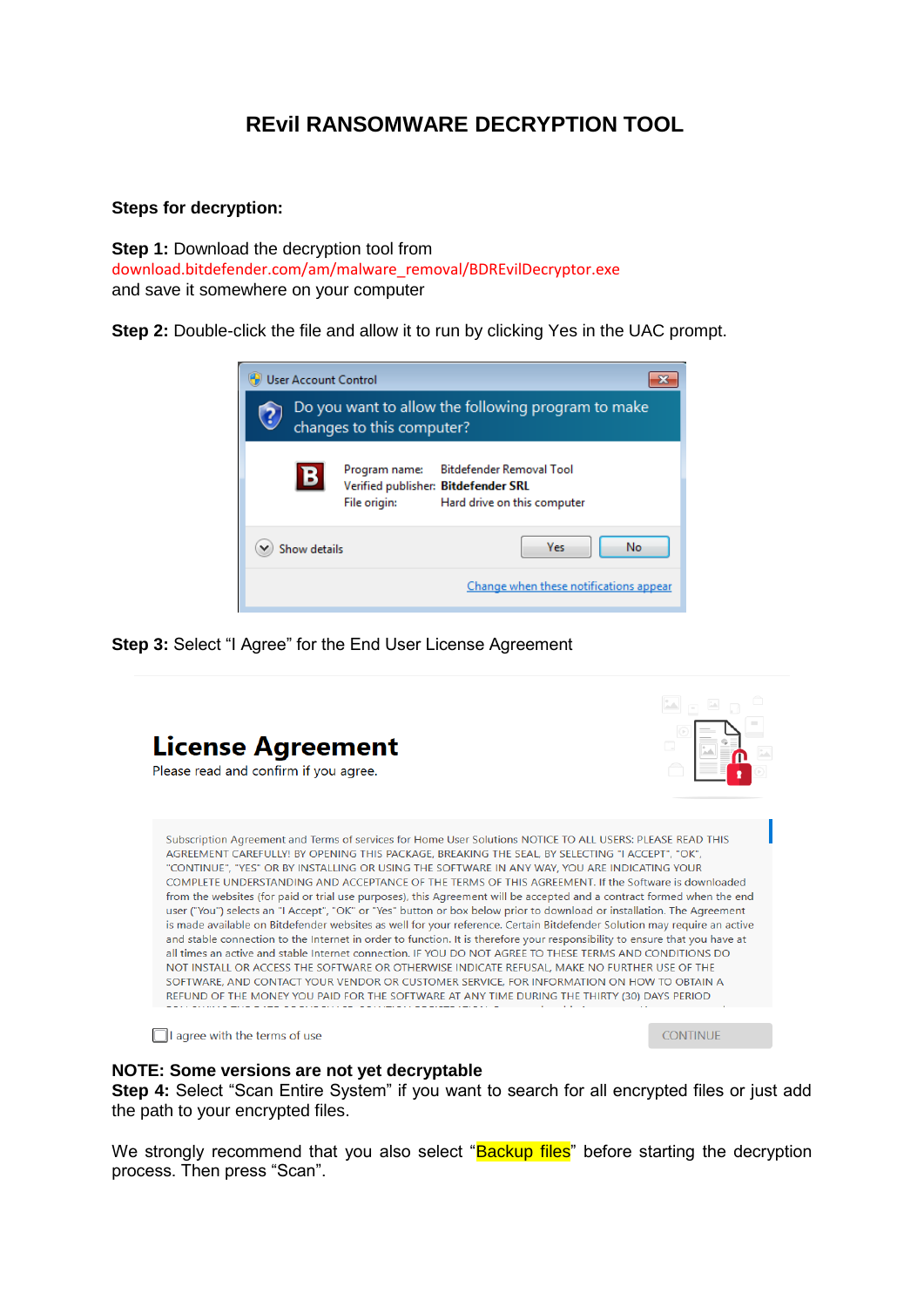| Get the best ransomware protection<br>Bitdefender intercepts any kind of ransomware attack.                                                                                           | <b>BUY NOW</b> | <b>Bitdefender</b>             |  |
|---------------------------------------------------------------------------------------------------------------------------------------------------------------------------------------|----------------|--------------------------------|--|
| Please enter the necessary information to start                                                                                                                                       |                |                                |  |
| Scan entire system<br>Backup files                                                                                                                                                    |                |                                |  |
| Select the encrypted folder<br>Select the test folder                                                                                                                                 |                | <b>BROWSE</b><br><b>BROWSE</b> |  |
|                                                                                                                                                                                       | START TOOL     | <b>ADVANCED OPTIONS</b>        |  |
| Users may also check the "Overwrite existing clean files" option under "Advanced<br>options" so the tool will overwrite possible present clean files with their decrypted equivalent. |                |                                |  |
| <b>B</b> Bitdefender advanced options.                                                                                                                                                |                |                                |  |
| Overwrite existing clean files<br>If the clean version of the encrypted file already exists, it will be<br>overwritten                                                                |                |                                |  |
|                                                                                                                                                                                       |                |                                |  |

At the end of this step, your files should have been decrypted.

If you encounter any issues, please contact us at [forensics@bitdefender.com.](mailto:forensics@bitdefender.com)

If you checked the backup option, you will see both the encrypted and decrypted files. You can also find a log describing decryption process, in %temp%\BDRemovalTool folder:

To get rid of your left encrypted files, just search for files matching the extension and remove them bulk. We do not encurage you to do this, unless you doubled check your files can be opened safely and there is no trace of damage.

#### **Silent execution (via cmdline)**

The tool also provides the possibility of running silently, via a command line. If you need to automate the deployment of the tool inside a large network, you might want to use this feature.